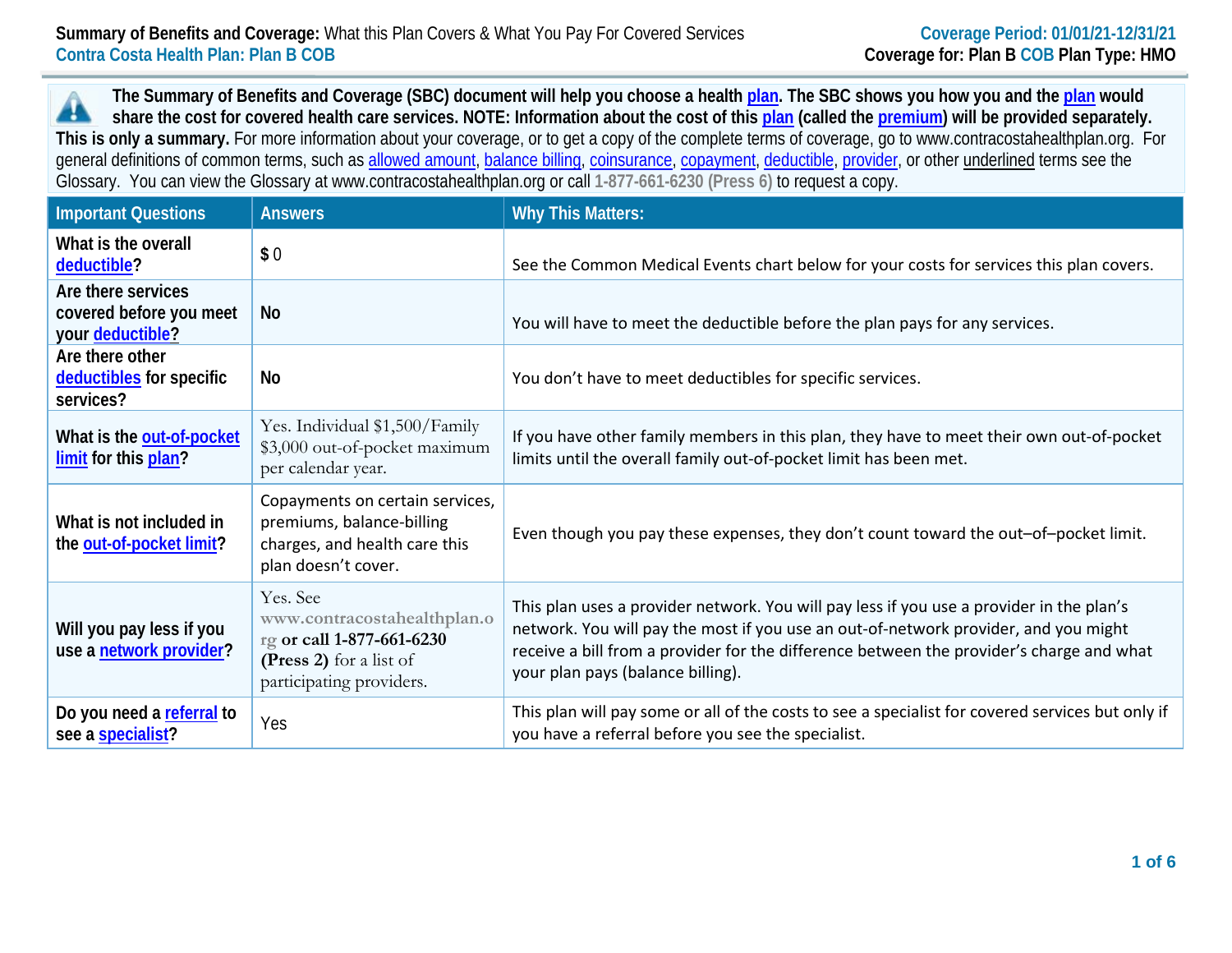All **[copayment](https://www.healthcare.gov/sbc-glossary/#copayment)** and **[coinsurance](https://www.healthcare.gov/sbc-glossary/#coinsurance)** costs shown in this chart are after your **[deductible](https://www.healthcare.gov/sbc-glossary/#deductible)** has been met, if a **[deductible](https://www.healthcare.gov/sbc-glossary/#deductible)** applies.

| Common                                                                                                                                                    | <b>Services You May Need</b>                        | <b>What You Will Pay</b>                                  |                         | Limitations, Exceptions, & Other Important<br><b>Information</b>                                                                                                                                                                                                         |  |
|-----------------------------------------------------------------------------------------------------------------------------------------------------------|-----------------------------------------------------|-----------------------------------------------------------|-------------------------|--------------------------------------------------------------------------------------------------------------------------------------------------------------------------------------------------------------------------------------------------------------------------|--|
| <b>Medical Event</b>                                                                                                                                      |                                                     | <b>Network Provider</b><br><b>Out-of-Network Provider</b> |                         |                                                                                                                                                                                                                                                                          |  |
|                                                                                                                                                           |                                                     | (You will pay the least)                                  | (You will pay the most) |                                                                                                                                                                                                                                                                          |  |
| If you visit a health<br>care provider's office<br>or clinic                                                                                              | Primary care visit to treat an<br>injury or illness | \$5/visit (Waived at<br>CCRMC)                            | Not Applicable          |                                                                                                                                                                                                                                                                          |  |
|                                                                                                                                                           | <b>Specialist visit</b>                             | \$5/visit (Waived at<br>CCRMC)                            | Not Applicable          |                                                                                                                                                                                                                                                                          |  |
|                                                                                                                                                           | Preventive care/screening/<br>immunization          | No charge                                                 | Not Applicable          | CCHP does not charge for specified<br>services, including, those rated A or B by<br>the US Preventive Services Task Force,<br>recommended immunizations, preventive<br>care for children and adolescents, and<br>additional preventive care and screenings<br>for women. |  |
|                                                                                                                                                           | Diagnostic test (x-ray, blood<br>work)              | No charge                                                 | Not Applicable          |                                                                                                                                                                                                                                                                          |  |
| If you have a test                                                                                                                                        | Imaging (CT/PET scans, MRIs)                        | No charge                                                 | Not Applicable          |                                                                                                                                                                                                                                                                          |  |
| If you need drugs to<br>treat your illness or<br>condition<br>More information about<br>prescription drug<br>coverage is available at<br>www.[insert].com | Generic drugs                                       | \$3/Prescription (retail<br>and mail order)               | Not Applicable          | Covers up to a 90-day supply (retail<br>prescription); up to a 90-day supply (mail<br>order prescription)                                                                                                                                                                |  |
|                                                                                                                                                           | Preferred brand drugs                               | \$3/Prescription (retail<br>and mail order)               | Not Applicable          |                                                                                                                                                                                                                                                                          |  |
|                                                                                                                                                           | Non-preferred brand drugs                           | \$3/Prescription (retail<br>and mail order)               | Not Applicable          | Requires prior authorization.                                                                                                                                                                                                                                            |  |
|                                                                                                                                                           | <b>Specialty drugs</b>                              | \$3/Prescription                                          | Not Applicable          | Requires prior authorization.                                                                                                                                                                                                                                            |  |
| If you have outpatient<br>surgery                                                                                                                         | Facility fee (e.g., ambulatory<br>surgery center)   | \$5/visit (Waived at<br>CCRMC)                            | Not Applicable          |                                                                                                                                                                                                                                                                          |  |
|                                                                                                                                                           | Physician/surgeon fees                              | \$5/visit (Waived at<br>CCRMC)                            | Not Applicable          |                                                                                                                                                                                                                                                                          |  |
| If you need immediate<br>medical attention                                                                                                                | <b>Emergency room care</b>                          | No Charge                                                 | No Charge               |                                                                                                                                                                                                                                                                          |  |
|                                                                                                                                                           | <b>Emergency medical</b><br>transportation          | No Charge                                                 | No Charge               | Emergency ambulance transportation to the<br>first hospital or urgent care center which                                                                                                                                                                                  |  |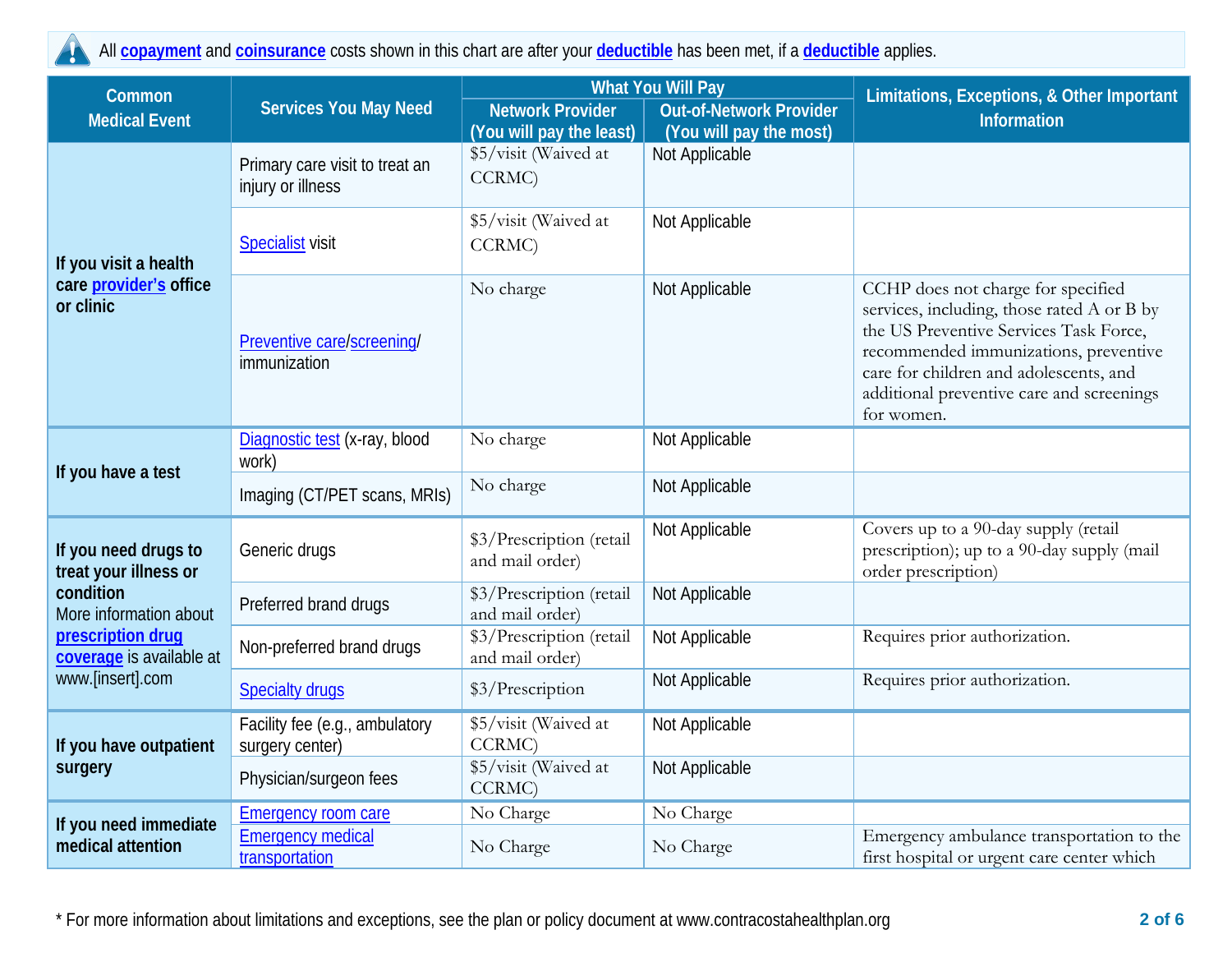| Common                                                                  | <b>Services You May Need</b>                 | <b>What You Will Pay</b>                                                               |                                                                   | Limitations, Exceptions, & Other Important                                                                                                                             |  |
|-------------------------------------------------------------------------|----------------------------------------------|----------------------------------------------------------------------------------------|-------------------------------------------------------------------|------------------------------------------------------------------------------------------------------------------------------------------------------------------------|--|
| <b>Medical Event</b>                                                    |                                              | <b>Network Provider</b>                                                                | <b>Out-of-Network Provider</b>                                    | Information                                                                                                                                                            |  |
|                                                                         |                                              | (You will pay the least)                                                               | (You will pay the most)                                           |                                                                                                                                                                        |  |
|                                                                         |                                              |                                                                                        |                                                                   | actually accepts the subscriber for<br>emergency care or medically necessary<br>transportation as requested by the provider<br>and authorized in advanced by the Plan. |  |
|                                                                         | Urgent care                                  | \$5 /visit unless for<br>mental health or<br>chemical dependency.<br>(Waived at CCRMC) | \$5 /visit unless for mental<br>health or chemical<br>dependency. |                                                                                                                                                                        |  |
| If you have a hospital<br>stay                                          | Facility fee (e.g., hospital room)           | No Charge                                                                              | Not Applicable                                                    |                                                                                                                                                                        |  |
|                                                                         | Physician/surgeon fees                       | No Charge                                                                              | Not Applicable                                                    |                                                                                                                                                                        |  |
| If you need mental<br>health, behavioral                                | Outpatient services                          | No Charge                                                                              | Not Applicable                                                    |                                                                                                                                                                        |  |
| health, or substance<br>abuse services                                  | Inpatient services                           | No Charge                                                                              | Not Applicable                                                    |                                                                                                                                                                        |  |
|                                                                         | Office visits                                | No Charge                                                                              | Not Applicable                                                    |                                                                                                                                                                        |  |
| If you are pregnant                                                     | Childbirth/delivery professional<br>services | No Charge                                                                              | Not Applicable                                                    |                                                                                                                                                                        |  |
|                                                                         | Childbirth/delivery facility<br>services     | No Charge                                                                              | Not Applicable                                                    |                                                                                                                                                                        |  |
|                                                                         | Home health care                             | No Charge                                                                              | Not Applicable                                                    |                                                                                                                                                                        |  |
| If you need help<br>recovering or have<br>other special health<br>needs | <b>Rehabilitation services</b>               | \$5/visit (Waived at<br>CCRMC)                                                         | Not Applicable                                                    |                                                                                                                                                                        |  |
|                                                                         | <b>Habilitation services</b>                 | \$5/visit (Waived at<br>CCRMC)                                                         | Not Applicable                                                    |                                                                                                                                                                        |  |
|                                                                         | Skilled nursing care                         | No Charge                                                                              | Not Applicable                                                    | Limited to 100 days per benefit period if at<br>a Skilled Nursing Facility.                                                                                            |  |
|                                                                         | Durable medical equipment                    | No Charge                                                                              | Not Applicable                                                    |                                                                                                                                                                        |  |
|                                                                         | <b>Hospice services</b>                      | No Charge                                                                              | Not Applicable                                                    |                                                                                                                                                                        |  |
| If your child needs                                                     | Children's eye exam                          | \$5/visit (Waived at<br>CCRMC)                                                         | Not Applicable                                                    | Limited to one exam per year                                                                                                                                           |  |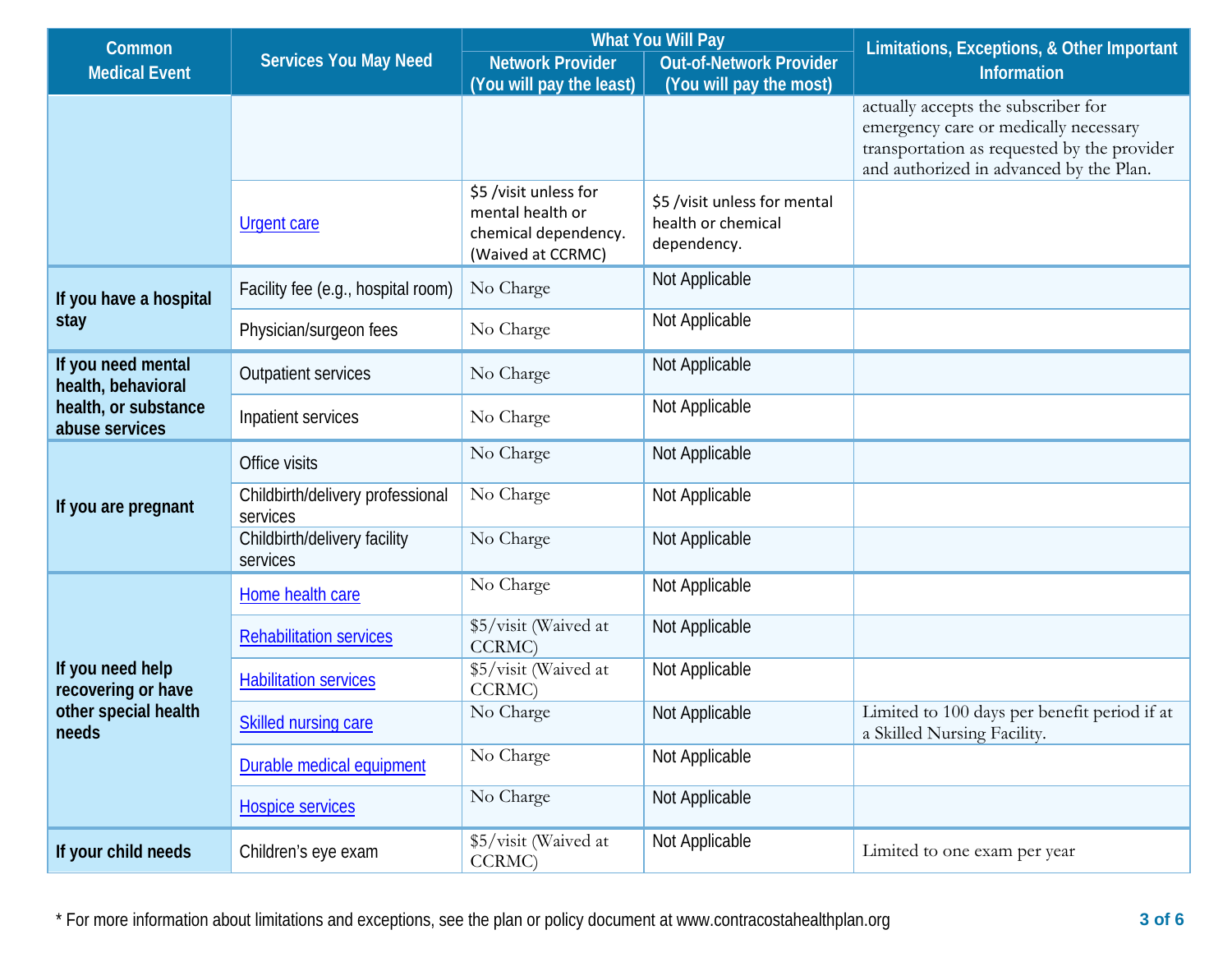| <b>Common</b>        | <b>Services You May Need</b> |                                                                                                                                                 | <b>What You Will Pay</b>                                  | Limitations, Exceptions, & Other Important                                                                                                                 |  |
|----------------------|------------------------------|-------------------------------------------------------------------------------------------------------------------------------------------------|-----------------------------------------------------------|------------------------------------------------------------------------------------------------------------------------------------------------------------|--|
| <b>Medical Event</b> |                              | <b>Network Provider</b><br>(You will pay the least)                                                                                             | <b>Out-of-Network Provider</b><br>(You will pay the most) | <b>Information</b>                                                                                                                                         |  |
| dental or eye care   | Children's glasses           | The retail cost for the<br>glasses (including<br>frame) or contact<br>lenses not paid by the<br>Plan is the<br>responsibility of the<br>member. | Not Applicable                                            | Limited to one pair of glasses or contact<br>lenses per year; Plan covers up to \$65 retail<br>cost per year for a CCHP in-network<br>contracted provider. |  |
|                      | Children's dental check-up   | Not Covered                                                                                                                                     | Not Applicable                                            |                                                                                                                                                            |  |

## **Excluded Services & Other Covered Services:**

| Services Your Plan Generally Does NOT Cover (Check your policy or plan document for more information and a list of any other excluded services.) |                                                      |  |  |  |  |
|--------------------------------------------------------------------------------------------------------------------------------------------------|------------------------------------------------------|--|--|--|--|
| Bariatric surgery (unless medically necessary)                                                                                                   | Long-term care<br>$\bullet$                          |  |  |  |  |
| Cosmetic surgery                                                                                                                                 | Non-emergency care when traveling outside            |  |  |  |  |
| Dental care                                                                                                                                      | the service area                                     |  |  |  |  |
| DNA testing                                                                                                                                      | Non-emergency Transportation<br>$\bullet$            |  |  |  |  |
| <b>Experimental Services</b>                                                                                                                     | Private-duty nursing (unless medically<br>necessary) |  |  |  |  |
| Infertility Treatment other than Artificial<br>Insemination                                                                                      | Weight loss programs<br>$\bullet$                    |  |  |  |  |
| Other Covered Services (Limitations may apply to these services. This isn't a complete list. Please see your plan document.)                     |                                                      |  |  |  |  |
| Acupuncture                                                                                                                                      | Hearing aids<br>Routine foot care                    |  |  |  |  |
| Chiropractic care                                                                                                                                | Routine eye care                                     |  |  |  |  |

Your Rights to Continue Coverage: There are agencies that can help if you want to continue your coverage after it ends. The contact information for those agencies is: [insert State, HHS, DOL, and/or other applicable agency contact information]. Other coverage options may be available to you too, including buying individual insurance coverage through the Health Insurance [Marketplace.](https://www.healthcare.gov/sbc-glossary/#marketplace) For more information about the [Marketplace,](https://www.healthcare.gov/sbc-glossary/#marketplace) visi[t www.HealthCare.gov](http://www.healthcare.gov/) or call 1-800-318-2596.

Your Grievance and Appeals Rights: There are agencies that can help if you have a complaint against you[r plan](https://www.healthcare.gov/sbc-glossary/#plan) for a denial of a [claim.](https://www.healthcare.gov/sbc-glossary/#claim) This complaint is called a [grievance](https://www.healthcare.gov/sbc-glossary/#grievance) or [appeal.](https://www.healthcare.gov/sbc-glossary/#appeal) For more information about your rights, look at the explanation of benefits you will receive for that medica[l claim.](https://www.healthcare.gov/sbc-glossary/#claim) Your [plan](https://www.healthcare.gov/sbc-glossary/#plan) documents also

<sup>\*</sup> For more information about limitations and exceptions, see the plan or policy document at www.contracostahealthplan.org **4 of 6**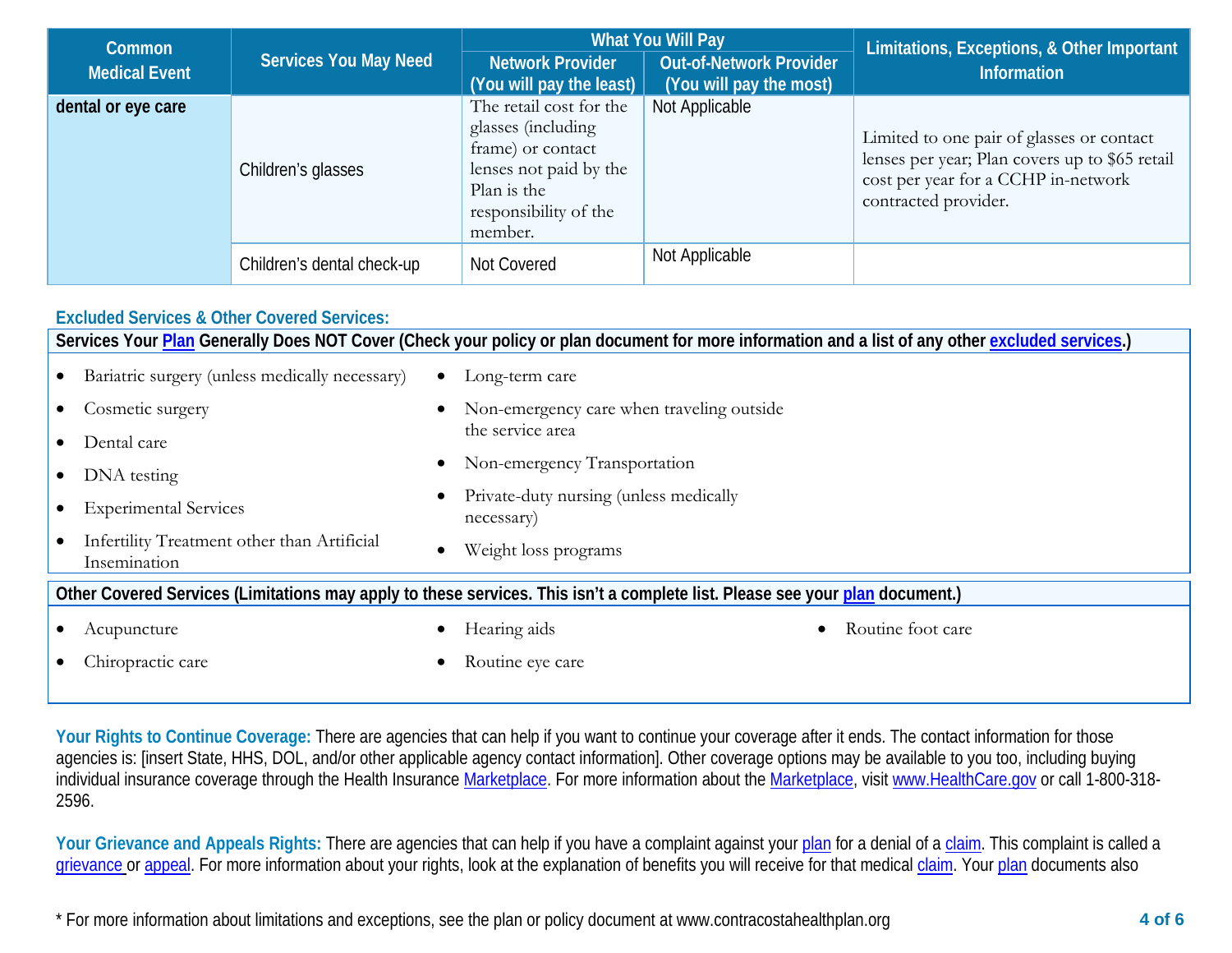provide complete information to submit a [claim,](https://www.healthcare.gov/sbc-glossary/#claim) [appeal,](https://www.healthcare.gov/sbc-glossary/#appeal) or a [grievance](https://www.healthcare.gov/sbc-glossary/#grievance) for any reason to your [plan.](https://www.healthcare.gov/sbc-glossary/#plan) For more information about your rights, this notice, or assistance, contact: California Department of Managed Health Care Help Center, 980 9<sup>th</sup> Street, Suite 500, Sacramento, CA 95814, (888) 466-2219, [http://www.healthhelp.ca.gov,](http://www.healthhelp.ca.gov/) helpline@dmhc.ca.gov.

## **Does this plan provide Minimum Essential Coverage? Yes**

[Minimum Essential Coverage](https://www.healthcare.gov/sbc-glossary/#minimum-essential-coverage) generally includes [plans,](https://www.healthcare.gov/sbc-glossary/#plan) [health insurance](https://www.healthcare.gov/sbc-glossary/#health-insurance) available through the [Marketplace](https://www.healthcare.gov/sbc-glossary/#marketplace) or other individual market policies, Medicare, Medicaid, CHIP, TRICARE, and certain other coverage. If you are eligible for certain types of [Minimum Essential Coverage,](https://www.healthcare.gov/sbc-glossary/#minimum-essential-coverage) you may not be eligible for the [premium tax credit.](https://www.healthcare.gov/sbc-glossary/#premium-tax-credits)

## **Does this plan meet the Minimum Value Standards? Yes**

If your [plan](https://www.healthcare.gov/sbc-glossary/#plan) doesn't meet the [Minimum Value Standards,](https://www.healthcare.gov/sbc-glossary/#minimum-value-standard) you may be eligible for a [premium tax credit](https://www.healthcare.gov/sbc-glossary/#premium-tax-credits) to help you pay for a plan through the [Marketplace.](https://www.healthcare.gov/sbc-glossary/#marketplace)

## **Language Access Services:**

Spanish (Español): Para obtener asistencia en Español, llame al 1-877-661-6230 (Oprima 2)

––––––––––––––––––––––*To see examples of how this plan might cover costs for a sample medical situation, see the next section.–––––––––––*–––––––––––